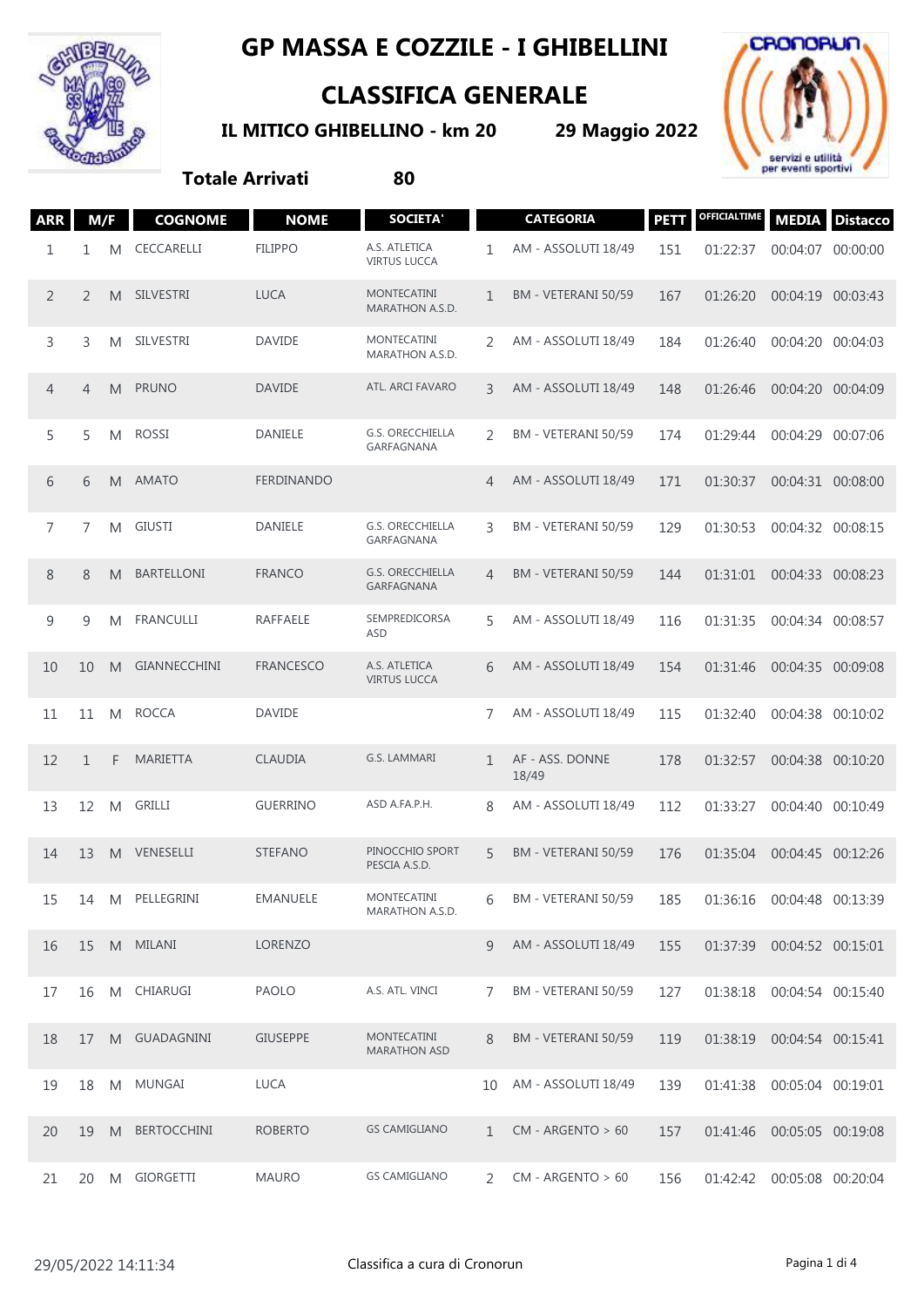| <b>ARR</b> | M/F            |    | <b>COGNOME</b>   | <b>NOME</b>     | <b>SOCIETA'</b>                           |    | <b>CATEGORIA</b>         | <b>PETT</b> | <b>OFFICIALTIME</b>          | <b>MEDIA</b>      | <b>Distacco</b> |
|------------|----------------|----|------------------|-----------------|-------------------------------------------|----|--------------------------|-------------|------------------------------|-------------------|-----------------|
| 22         | 21             | M  | <b>SORICE</b>    | <b>DONATO</b>   | A.S.D. G. P. LA<br><b>STANCA</b>          | 9  | BM - VETERANI 50/59      | 172         | 01:42:57                     | 00:05:08 00:20:19 |                 |
| 23         | 22             | M  | <b>BOZZI</b>     | <b>MAURIZIO</b> | <b>ATLETICA</b><br><b>MONTECATINI</b>     | 10 | BM - VETERANI 50/59      | 161         | 01:43:37                     | 00:05:10 00:20:59 |                 |
| 24         | 23             | M  | <b>FILARDI</b>   | <b>BIAGIO</b>   | <b>GS ATL. SIGNA</b>                      | 11 | AM - ASSOLUTI 18/49      | 134         | 01:45:08                     | 00:05:15 00:22:30 |                 |
| 25         | 24             | M  | MASSINI          | <b>DAVIDE</b>   | <b>MARCIATORI</b><br>MARLIESI             | 11 | BM - VETERANI 50/59      | 158         | 01:45:16                     | 00:05:15 00:22:38 |                 |
| 26         | 25             | M  | <b>TOMMEI</b>    | <b>MATTEO</b>   | <b>MONTECATINI</b><br>MARATHON A.S.D.     | 12 | AM - ASSOLUTI 18/49      | 166         | 01:45:34                     | 00:05:16 00:22:56 |                 |
| 27         | 26             | M  | LAZZARINI        | ANDREA          | <b>VERSILIA SPORT</b>                     | 12 | BM - VETERANI 50/59      | 117         | 01:46:09                     | 00:05:18 00:23:32 |                 |
| 28         | 2              | F  | MEI              | <b>MAIDA</b>    | <b>ASD ATLETICA</b><br><b>PISTOIA</b>     | 2  | AF - ASS. DONNE<br>18/49 | 187         | 01:46:17                     | 00:05:18 00:23:39 |                 |
| 29         | 27             | M  | <b>TOGNOZZI</b>  | ALESSANDRO      | <b>MONTECATINI</b><br><b>MARATHON ASD</b> | 13 | BM - VETERANI 50/59      | 110         | 01:46:19                     | 00:05:18 00:23:41 |                 |
| 30         | 28             | M  | <b>CAPPELLI</b>  | <b>SIMONE</b>   |                                           | 13 | AM - ASSOLUTI 18/49      | 159         | 01:46:29                     | 00:05:19 00:23:51 |                 |
| 31         | 29             | M  | <b>BOZZI</b>     | MASSIMILIANO    |                                           | 14 | AM - ASSOLUTI 18/49      | 143         | 01:46:46                     | 00:05:20 00:24:09 |                 |
| 32         | 30             | M  | <b>CIARLELLI</b> | <b>AMEDEO</b>   | <b>G.S.PIEVE A RIPOLI</b>                 | 14 | BM - VETERANI 50/59      | 109         | 01:46:56                     | 00:05:20 00:24:18 |                 |
| 33         | 31             | M  | VAIANI           | <b>FAUSTO</b>   | ATLETICA CASCINA                          | 15 | BM - VETERANI 50/59      | 146         | 01:48:38                     | 00:05:25 00:26:01 |                 |
| 34         | 32             | M  | <b>CECCHI</b>    | <b>DANIELE</b>  |                                           | 15 | AM - ASSOLUTI 18/49      | 136         | 01:48:55                     | 00:05:26 00:26:17 |                 |
| 35         | 33             | M  | <b>AGOSTINI</b>  | <b>LUCIO</b>    | ASCD SILVANO FEDI                         | 3  | $CM - ARGENTO > 60$      | 180         | 01:50:32                     | 00:05:31 00:27:54 |                 |
| 36         | 34             | M  | PILATI           | <b>MARIO</b>    | G.S.DILETTANTISTIC<br>O RUNDAGI           | 16 | BM - VETERANI 50/59      | 131         | 01:50:37                     | 00:05:31 00:27:59 |                 |
| 37         | 3              | F. | MAZZINI          | KATIA           |                                           | 3  | AF - ASS, DONNE<br>18/49 | 149         | 01:51:26 00:05:34 00:28:48   |                   |                 |
| 38         | 35             |    | M GORI           | <b>CLAUDIO</b>  | A.S.C.D. SILVANO<br><b>FEDI</b>           | 4  | $CM - ARGENTO > 60$      | 173         | 01:51:32  00:05:34  00:28:54 |                   |                 |
| 39         | 36             | M  | ZANARDI          | <b>ROBERTO</b>  |                                           | 5  | $CM - ARGENTO > 60$      | 103         | 01:52:00                     | 00:05:36 00:29:23 |                 |
| 40         | 37             | M  | <b>BARZI</b>     | <b>DAVIDE</b>   |                                           | 16 | AM - ASSOLUTI 18/49      | 133         | 01:52:18 00:05:36 00:29:41   |                   |                 |
| 41         | 38             | M  | <b>FIORINI</b>   | <b>GIANLUCA</b> |                                           | 17 | BM - VETERANI 50/59      | 128         | 01:53:34 00:05:40 00:30:56   |                   |                 |
| 42         | $\overline{4}$ | F. | <b>PINNA</b>     | ALESSANDRA      | LA GALLA A.S.D.                           | 4  | AF - ASS. DONNE<br>18/49 | 160         | 01:54:18  00:05:42  00:31:41 |                   |                 |
| 43         | 39             | M  | SILVESTRI        | <b>DAVIDE</b>   | ATLETICA SIGNA<br>A.S.D.                  | 17 | AM - ASSOLUTI 18/49      | 135         | 01:54:20                     | 00:05:43 00:31:42 |                 |
| 44         | 40             |    | M TAFANI         | SANDRO          | POLISPORTIVA<br>OLTRARNO ASD              | 18 | BM - VETERANI 50/59      | 183         | 01:54:40                     | 00:05:44 00:32:03 |                 |
| 45         | 5              | F  | CEPELE           | <b>EDUELA</b>   |                                           | 5  | AF - ASS. DONNE<br>18/49 | 120         | 01:55:28                     | 00:05:46 00:32:50 |                 |
| 46         | 41             |    | M BONAMICI       | <b>MASSIMO</b>  | <b>MONTECATINI</b><br><b>MARATHON ASD</b> | 6  | $CM - ARGENTO > 60$      | 179         |                              |                   |                 |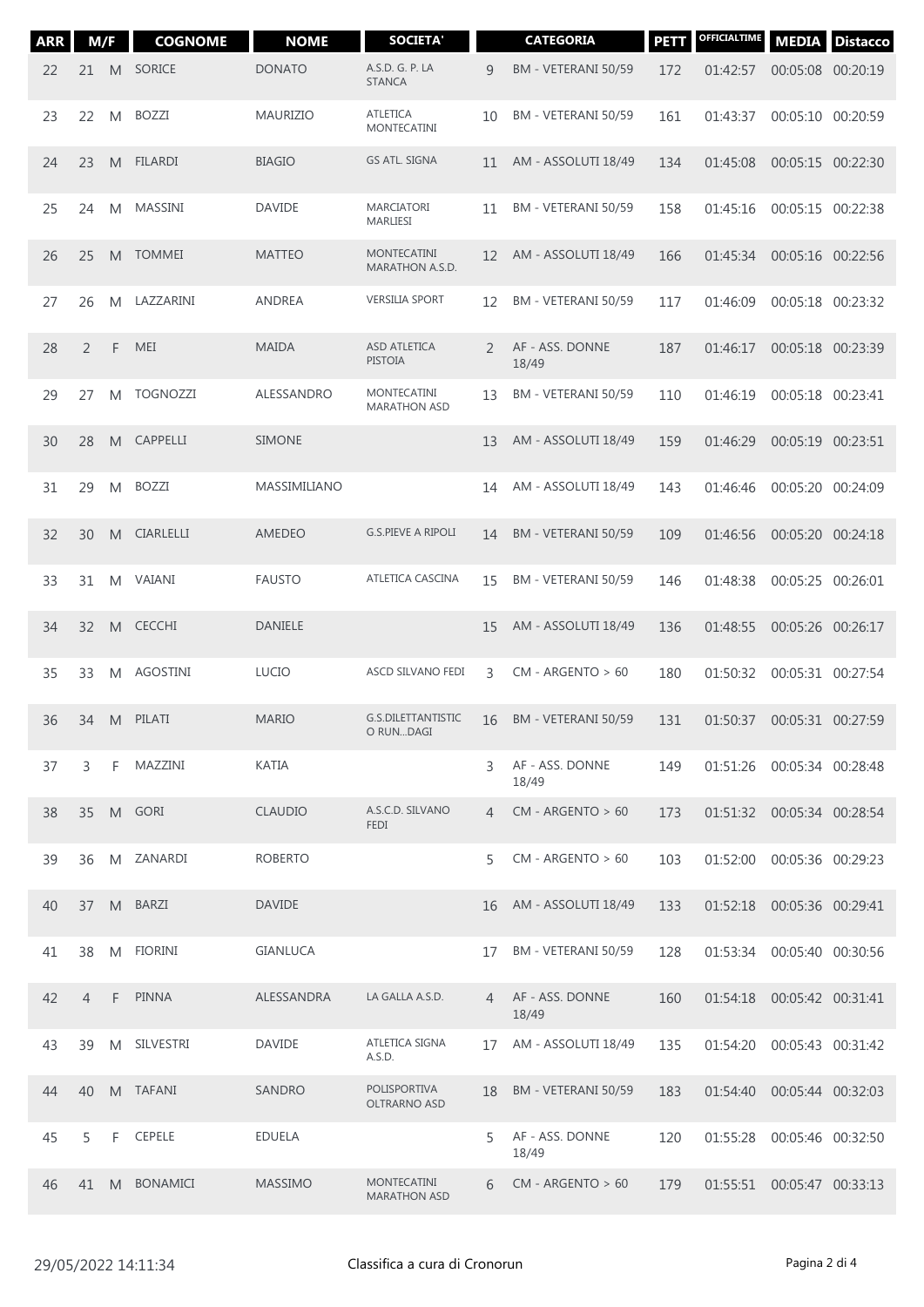| <b>ARR</b> | M/F            |   | <b>COGNOME</b>    | <b>NOME</b>      | <b>SOCIETA'</b>                                       |                | <b>CATEGORIA</b>           | <b>PETT</b> | OFFICIALTIME | <b>MEDIA</b>                 | <b>Distacco</b> |
|------------|----------------|---|-------------------|------------------|-------------------------------------------------------|----------------|----------------------------|-------------|--------------|------------------------------|-----------------|
| 47         | 42             | M | <b>BANCAROTTA</b> | <b>MARCELLO</b>  |                                                       | 19             | BM - VETERANI 50/59        | 118         | 01:56:17     | 00:05:48 00:33:39            |                 |
| 48         | 6              | F | <b>PACINI</b>     | <b>TIZIANA</b>   | <b>MONTECATINI</b><br><b>MARATHON ASD</b>             | 1              | BF - VET DONNE 50/59       | 125         | 01:57:13     | 00:05:51 00:34:35            |                 |
| 49         | 43             | M | POLI              | <b>FEDERICO</b>  | P.C.A. HITACHI RAIL                                   | 18             | AM - ASSOLUTI 18/49        | 138         | 01:57:16     | 00:05:51 00:34:38            |                 |
| 50         | 44             | M | <b>GIMELLI</b>    | <b>GIOVANNI</b>  | LA GALLA A.S.D.                                       | 19             | AM - ASSOLUTI 18/49        | 145         | 01:58:38     | 00:05:55 00:36:01            |                 |
| 51         | 45             | M | DE MARCO          | <b>LUCA</b>      | <b>PODISTICA</b><br>AGLIANESE 1980                    | 20             | AM - ASSOLUTI 18/49        | 106         | 01:58:58     | 00:05:56 00:36:21            |                 |
| 52         | 46             | M | <b>FEDI</b>       | <b>PAOLO</b>     |                                                       | 20             | BM - VETERANI 50/59        | 107         | 01:59:01     | 00:05:57 00:36:23            |                 |
| 53         | 47             | M | <b>LESO</b>       | <b>MASSIMO</b>   |                                                       | 21             | BM - VETERANI 50/59        | 132         | 01:59:01     | 00:05:57 00:36:23            |                 |
| 54         | 48             | M | D'ARRIGO          | ALESSANDRO       | <b>CLUB SPORTIVO</b><br><b>FIRENZE</b>                | 21             | AM - ASSOLUTI 18/49        | 147         | 01:59:17     | 00:05:57 00:36:40            |                 |
| 55         | 49             | M | <b>BITTINI</b>    | <b>SIMONE</b>    | <b>CLUB SPORTIVO</b><br>FIRENZE 1870 P.D              | 22             | BM - VETERANI 50/59        | 150         | 01:59:38     | 00:05:58 00:37:01            |                 |
| 56         | 50             | M | GALLIGANI         | <b>ALBERTO</b>   | <b>ATLETICA</b><br><b>MONTECATINI</b>                 | 7              | $CM - ARGENTO > 60$        | 181         | 02:01:48     | 00:06:05 00:39:10            |                 |
| 57         | 51             | M | GELLI             | <b>SERGIO</b>    | A.S.C.D. SILVANO<br>FEDI                              | 8              | $CM - ARGENTO > 60$        | 177         | 02:02:31     | 00:06:07 00:39:53            |                 |
| 58         | 52             | M | <b>CARINI</b>     | <b>SERGIO</b>    | OLTRARNO<br>POLISPORTIVA<br>$\Delta$ $\zeta$ $\Gamma$ | 23             | BM - VETERANI 50/59        | 182         | 02:02:34     | 00:06:07 00:39:56            |                 |
| 59         | 53             | M | <b>BERTELLI</b>   | SEBASTIANO       | G.S. VALDELSA<br>RUNNERS A.S.D.                       | 22             | AM - ASSOLUTI 18/49        | 152         | 02:02:48     | 00:06:08                     | 00:40:11        |
| 60         | $\overline{7}$ | F | <b>FRANCHI</b>    | PATRIZIA         | ASD GS CAI PISTOIA                                    | $\mathbf{1}$   | $CF - ARG - DONNE >$<br>60 | 186         | 02:03:07     | 00:06:09 00:40:30            |                 |
| 61         | 54             | M | CARDELLI          | <b>MIRCO</b>     | MONTECATINI<br><b>MARATHON ASD</b>                    | 23             | AM - ASSOLUTI 18/49        | 122         | 02:03:43     | 00:06:11 00:41:06            |                 |
| 62         | 55             |   | M TUCCORI         | <b>FABIO</b>     | VALDISERCHIO<br>RUNNING TEAM                          | 24             | BM - VETERANI 50/59        | 140         |              | 02:03:51  00:06:11  00:41:13 |                 |
| 63         | 8              | F | <b>SCALATO</b>    | ANNA             | <b>ATLETICA</b><br><b>MONTECATINI</b>                 | 6              | AF - ASS. DONNE<br>18/49   | 164         | 02:06:29     | 00:06:19 00:43:51            |                 |
| 64         | 56             |   | M MESCHI          | <b>MAURO</b>     | A.S.D. ATLETICA<br><b>PORCARI</b>                     | q              | $CM - ARGENTO > 60$        | 175         | 02:06:33     | 00:06:19 00:43:55            |                 |
| 65         | 57             | M | DAMI              | <b>DANIELE</b>   | <b>ATLETICA</b><br><b>MONTECATINI</b>                 | 25             | BM - VETERANI 50/59        | 165         | 02:08:27     | 00:06:25 00:45:49            |                 |
| 66         | 58             | M | SABBATINI         | <b>GIOVANNI</b>  | A.S.D. RUOTA A<br><b>RUOTA</b>                        | 24             | AM - ASSOLUTI 18/49        | 153         | 02:08:29     | 00:06:25 00:45:51            |                 |
| 67         | 9              | F | <b>BENTO</b>      | <b>SUELY</b>     | <b>ATLETICA</b><br><b>MONTECATINI</b>                 | $\overline{7}$ | AF - ASS. DONNE<br>18/49   | 162         | 02:08:36     | 00:06:25 00:45:58            |                 |
| 68         | 59             | M | <b>FERRONE</b>    | <b>FRANCESCO</b> | MONTECATINI<br><b>MARATHON ASD</b>                    | 25             | AM - ASSOLUTI 18/49        | 169         | 02:09:10     | 00:06:27 00:46:33            |                 |
| 69         | 10             | F | IACONIELLO        | <b>GIOVANNA</b>  | MONTECATINI<br><b>MARATHON ASD</b>                    | $\mathcal{P}$  | BF - VET DONNE 50/59       | 124         | 02:11:30     | 00:06:34 00:48:52            |                 |
| 70         | 11             | F | <b>FERA</b>       | PATRIZIA         | MONTECATINI<br><b>MARATHON ASD</b>                    | 2              | CF - ARG - DONNE ><br>60   | 123         | 02:13:08     | 00:06:39 00:50:30            |                 |
| 71         | 12             | F | MIGLIORATI        | LOREDANA         | G.S.<br>DILETTANTISTICO<br>RIIN DAGI                  | 3              | BF - VET DONNE 50/59       | 188         | 02:14:42     | 00:06:44 00:52:05            |                 |